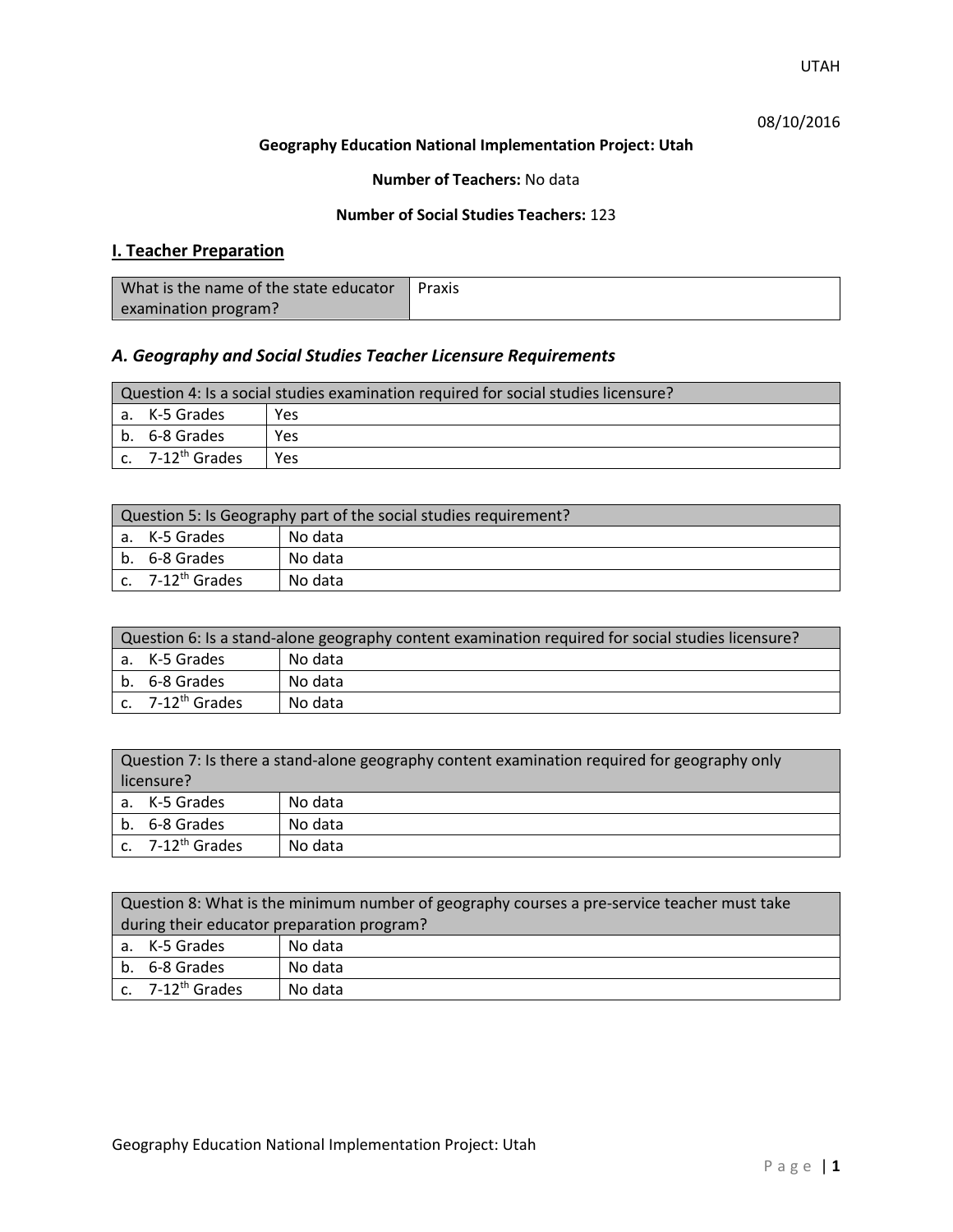| Question 9: Additional information about how | No data |
|----------------------------------------------|---------|
| teachers become certified in your state?     |         |

# *B. Professional Development*

| Question 10: Can in service teachers receive<br>certification credit for professional<br>development courses or programs in<br>geography? | No data |
|-------------------------------------------------------------------------------------------------------------------------------------------|---------|
| Question 11: Does the state education agency<br>(SEA) provide professional development in<br>geography?                                   | No data |

# **II. Curriculum**

| Question 15: What is the name of the state<br>standards?              | Utah Core Standards                         |
|-----------------------------------------------------------------------|---------------------------------------------|
| Question 16: How are the state standards<br>presented by grade level? | No data                                     |
| Question 17: When were the standards last<br>revised?                 | 3-6 years                                   |
| Question 18: Are there plans for revision to<br>the state standards?  | Current                                     |
| Question 19: Is geography included in the<br>state standards?         | No data                                     |
| Question 20: How are the geography<br>standards organized?            | Geography standards are organized by strand |
| Question 21: What framework and/or<br>documents were used?            | No data                                     |

# **Question 22: What general topics are included?**

No data

| Question 23: What is the total number of credit | 24 credit hours  |
|-------------------------------------------------|------------------|
| hours required for high school graduation?      |                  |
| Question 24: What is the total number of social | 2.5 credit hours |
| studies credit hours required for high school   |                  |
| graduation?                                     |                  |
| Question 25: What is the total number of        | 0.5 credit hours |
| geography credit hours required for high school |                  |
| graduation?                                     |                  |